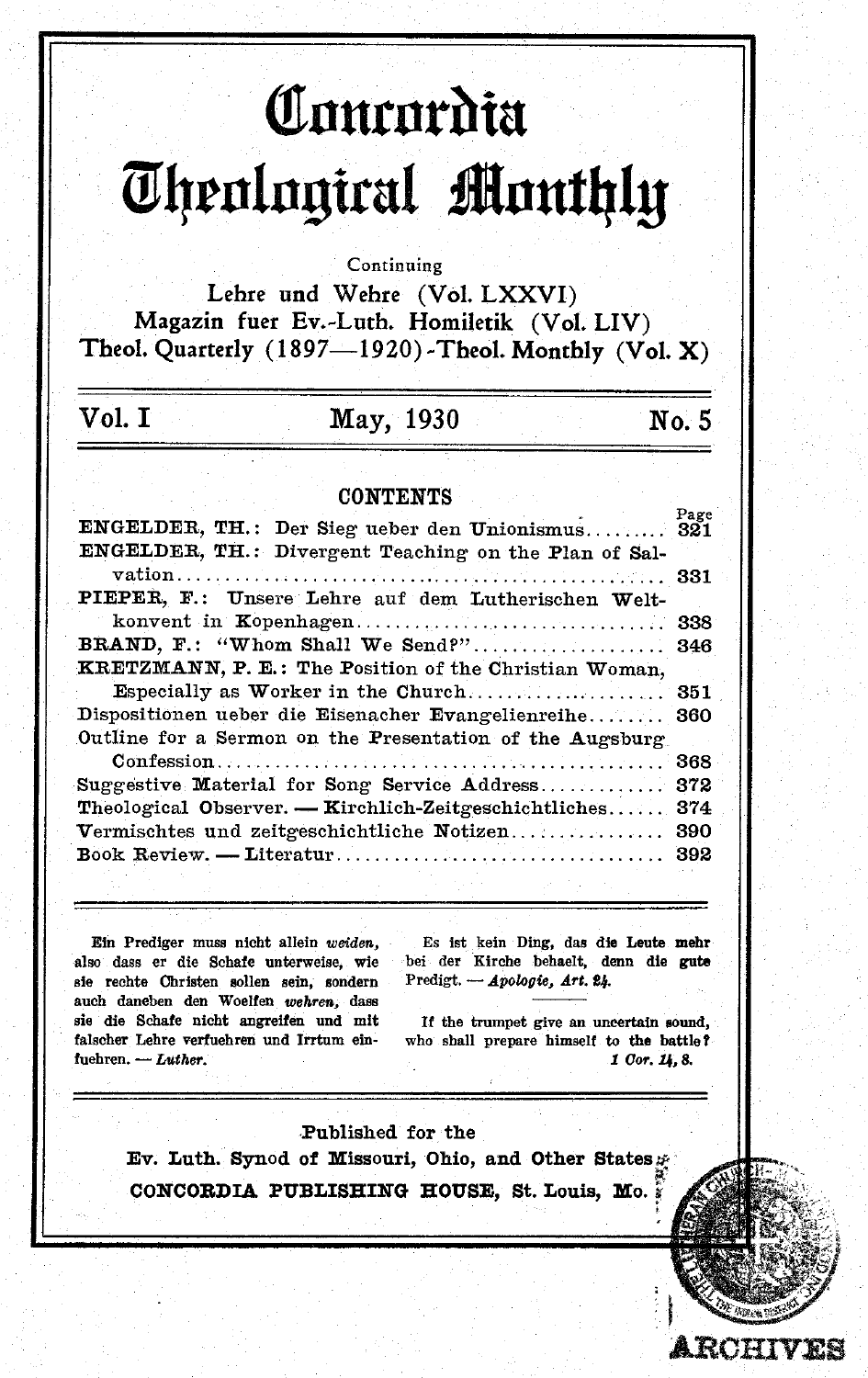# **Outline for a Sermon on the Presentation of the Augsburg Confession.**

Ps. 119,46. 106.

The circumstances leading up to the completion of the Augaburg Confession have been discussed in the foregoing sermon of this series. We shall therefore turn our attention to the events connected with its presentation at the Diet of Augsburg June 25, 1530.

This convention had originally been called for April 8; but there were many delays, and the formal opening did not take place until Monday, Jnne 20, with the celebration of a solemn mass in the cathedral. The Lutheran representatives attended, but did not take part in the service. The rest of the week was consumed with bickerings between the two parties until the imperial consent was obtained allowing the Lutherans the privilege of a public reading of their confession. The Lutheran princes and delegates of cities solemnly signed the document. which had been written in German and Latin, on Thursday. June 23. The time and place for the public reading was set for Saturday, June 25. at 8 p. M., in the chapel of the palatine palace.

This room, holding about 200 persons, was filled before that hour. A great crowd was to be seen surrounding the building and thronging the court. all hoping to be able to hear the proceedings. The emperor was seated on his throne. The electors or their representatives were on his right and left hand; after them, the other princes and states of the empire.

When all was in readiness. the Lutheran representatives arose. They were John. Elector of Saxony, with his son, John Frederick; Philip, Landgrave of Hesse; the Margrave George of Brandenburg; Wolfgang, Prince of Anhalt; Ernest. Duke of Brunswick-Lueneburg, and his brother Francis; and the deputies of Nuremberg and Reutlingen. D'Aubigné tells us "their air was animated and their features radiant with joy." May the memory of these brave men ever be held in high esteem among us I

At a sign from the emperor they resumed their seats. Then the two chancellors of the elector. Brueck and Beyer. advanced to the middle of the chapel and stood before the throne, holding in their hands, the former the Latin, the latter the German, copy of the Augustan&.

Upon the imperial request to read the Latin copy the Elector of Saxony said: "We are Germans and on German soil; I hope therefore Your Majesty will allow us to speak German." The elector's purpose was that the confession be understood by all present. The emperor graciously complied with the request.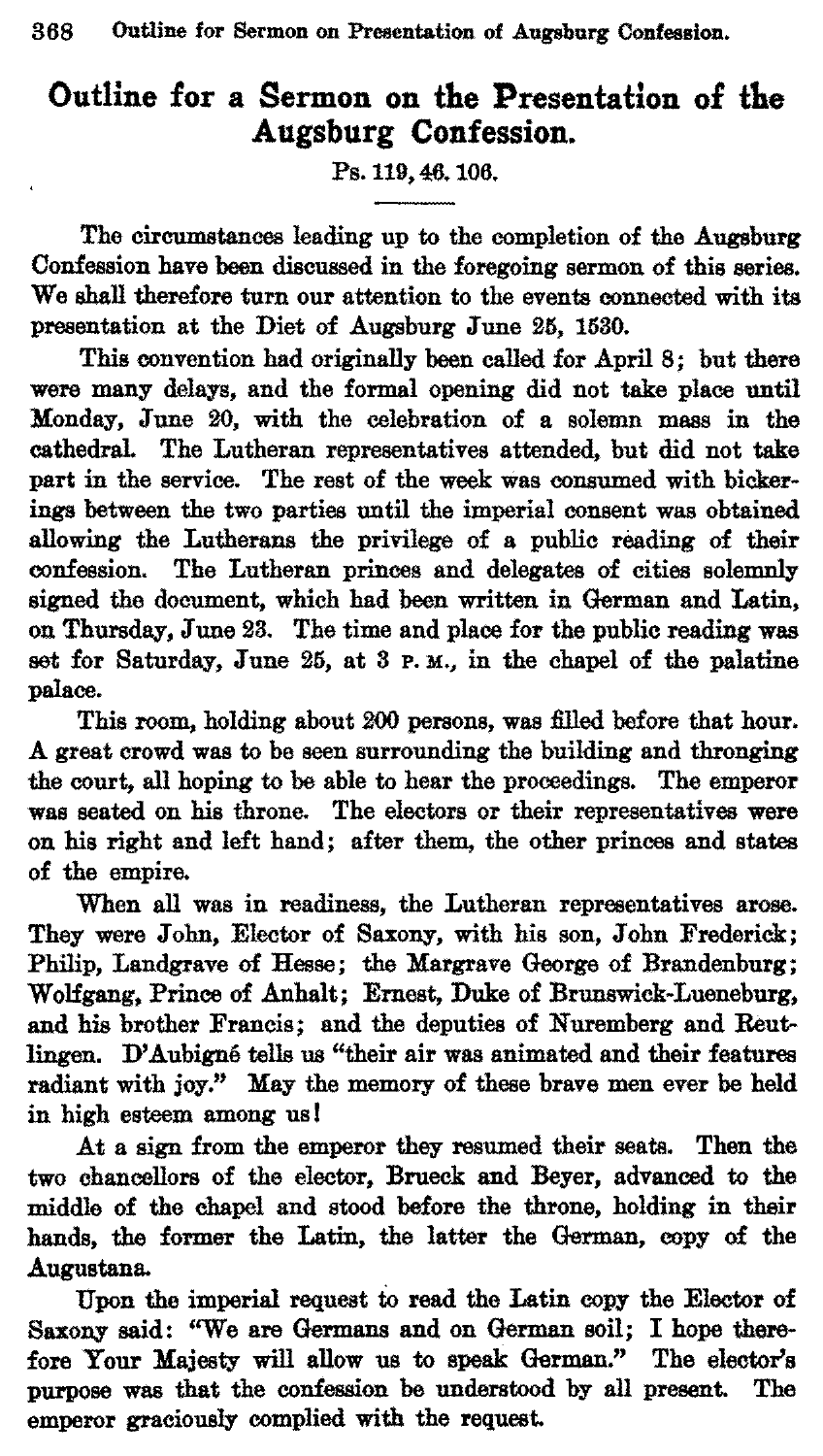Then Chancellor Beyer read in so clear and loud a voice that he was heard also by the overflow crowd in the court below. The reading lasted two hours. The silence and serious attention of the assembly were not once disturbed. Thus these bold confessors spoke the Lord's testimonies before their emperor and were not confounded.

As we are commemorating the four-hundredth anniversary of this event with thanksgiving and praise to our God, let us consider

## *THE PRESENTATION OF THE AUGSBURG OONFESSION A DEOLARATION OF WTHERAN ORTHODOXY-*

1. *For the brave confessors who presented it;*  S. *For oU1's61v68, who have vowed to abide by it.* 

## 1.

The Lutherans had been summoned to Ausburg for the purpose of considering "what might and ought to be done and resolved upon regarding the division and separation in the holy faith and the Christian religion" within the empire. They had at first intended simply to present a statement to the convention, explaining their position over and against certain abuses current in the Church, such as the sale of indulgences, clerical celibacy, the profanations of the Mass, and the like.

In the mean time, however, Dr. John Eccius, one of the most zealous enemies of the evangelical cause, the man who had for the purpose of calumny coined the nickname *Lutherans*, published an attack against the Reformer in which, in 404 propositions, Luther was accused of being a false teacher and was "charged with every conceivable heresy"; and he maintained that the Lutherans were spreading those ancient errors which had long ago been rejected by the Church Catholic. Thus the orthodoxy of the Lutherans was challenged.

To these serious charges the Lutherans replied with the Augsburg Confession. It was the declaration of orthodoxy which the Lutherans made four hundred yesrs ago. It was a statement to the world that they were not heretics or enthusiasts, but rather conservative Christians, who accepted and taught the old Christian doctrine laid down in Scripture by Christ and His apostles.

This evident intention of the Augsburg Confession was thus stated in the introduction: "We offer . . . the confession of our preachers and ourselves, showing what manner of doctrine from the Holy Scripture and'the pure Word of God has been up to this time set forth in our lands, dukedoms, dominions, and cities and taught in our churches."

Consequently the entire first part of the confession concerned itself with the great fundamental doctrines of Christianity. On the basis of the Scriptures, which self-evidently are accepted as the pure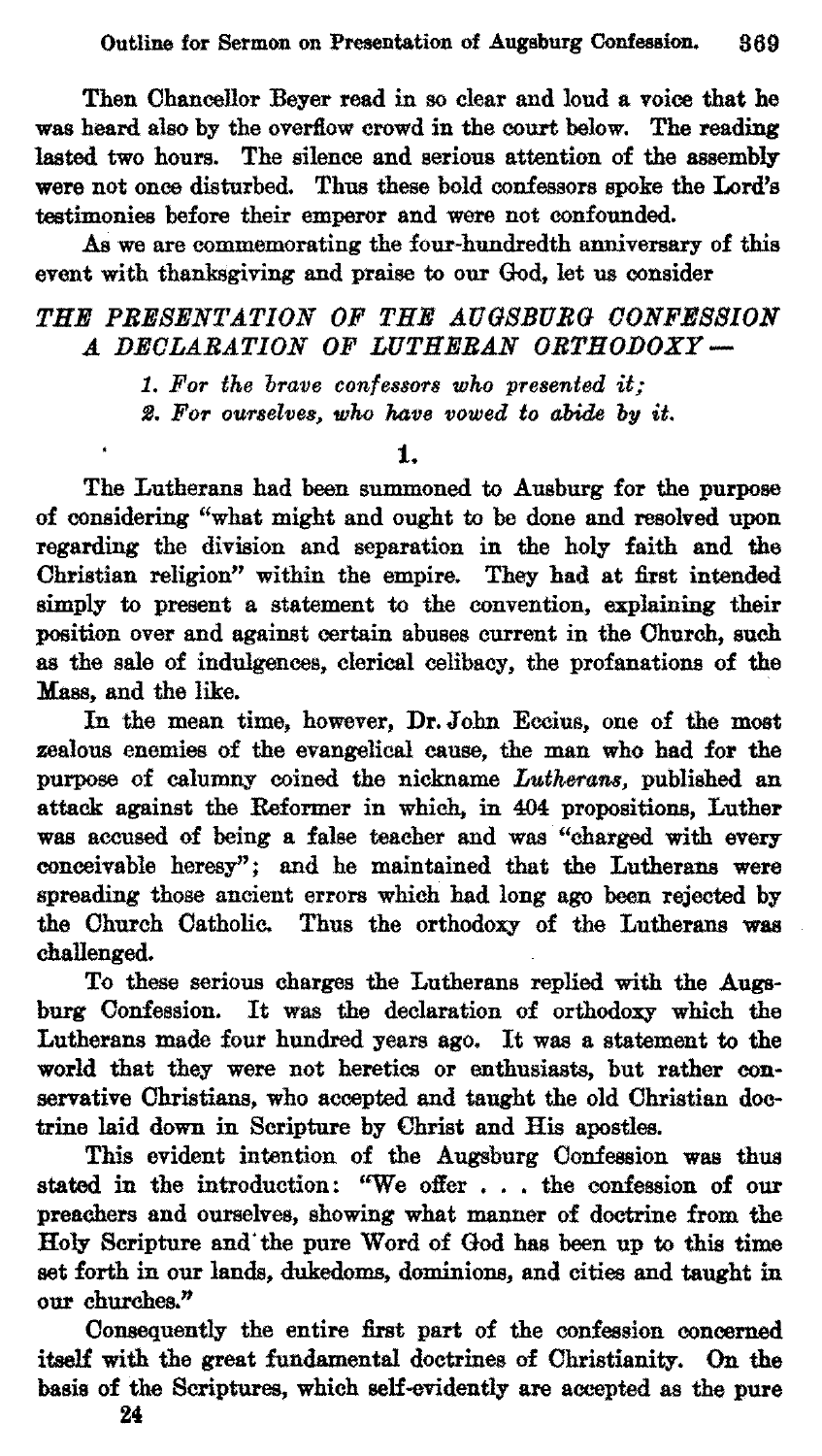and infallible Word of God, the apostolic and orthodox faith is clearly and concisely presented on such points as the doctrine of the Trinity; of Creation; of Preservation; of Man's Total Depravity since the Fall; of Regeneration through Baptism and the Holy Ghost; of the Son of God, His Virgin Birth, His True Godhead and Manhood, His Vicarious Atonement, His Resurrection from the Dead, His Sending of the Holy Spirit; of Justification by Faith in Christ; of the Means of Grace; of Good Works; of the Church; of Infant Baptism; of the Real Presence in the Lord's Supper; of Repentance; of the Ministerial Office; of Civil Affairs; of Christ's Return to Judgment; of the Resurrection of all Flesh; of Heaven; of Hell; and others.

The various ancient, medieval, and contemporary heresies against these doctrines were summarily rejected, and definite proof from Scriptures for the Lutheran position was clearly adduced. The testimony of the Fathers was quoted from time to time, not as though that were on a par with the Bible, but as proof that the Early Church taught the same doctrine which the Lutherans were defending. And then, at the conclusion of the doctrinal section, the declaration was made: "This is about the sum of our doctrine, in which, as can be seen, there is nothing that varies from the Scriptures or from the Church Catholic or from the Church of Rome as known from its writers. This being the case, they judge harshly who insist that our teachers be regarded as heretics."

By this pure doctrine the Lutherans purposed to abide with God's help. As Christians and Christian teachers who had vowed faithfulness to God's Word they could not do anything else. "I have sworn, and I will perform it, that I will keep Thy righteous judgments."

Indeed, even their adversaries had to admit, after they had heard the confession, that it was in accord with God's holy Word. Bishop Stadion of Augsburg declared: "It is the truth, the pure truth; we cannot deny it!" Duke William of Bavaria asked Dr. Eccius. "Can you refute this doctrine?" Eck answered, "With the Church Fathers I can, but not with the Scriptures." The Duke retorted, "Then I see that the Lutherans are in the Scriptures and we outside!"

No wonder Professor William A. Curtis, in his *History of Oreeds,*  can say : "No one can read the Augsburg Confession without being deeply impressed by the sincerity of its effort to conserve the Scriptural and spiritual essentials of traditional Christianity and by the utter absence of any traces of the spirit of wanton innovation."

In short, the Augsburg Confession proved to the world that, while the Church of Rome had deviated from the faith once committed to the saints and had become guilty of innumerable unscriptural innovations, the Lutheran position was conservative, orthodox, Scriptural.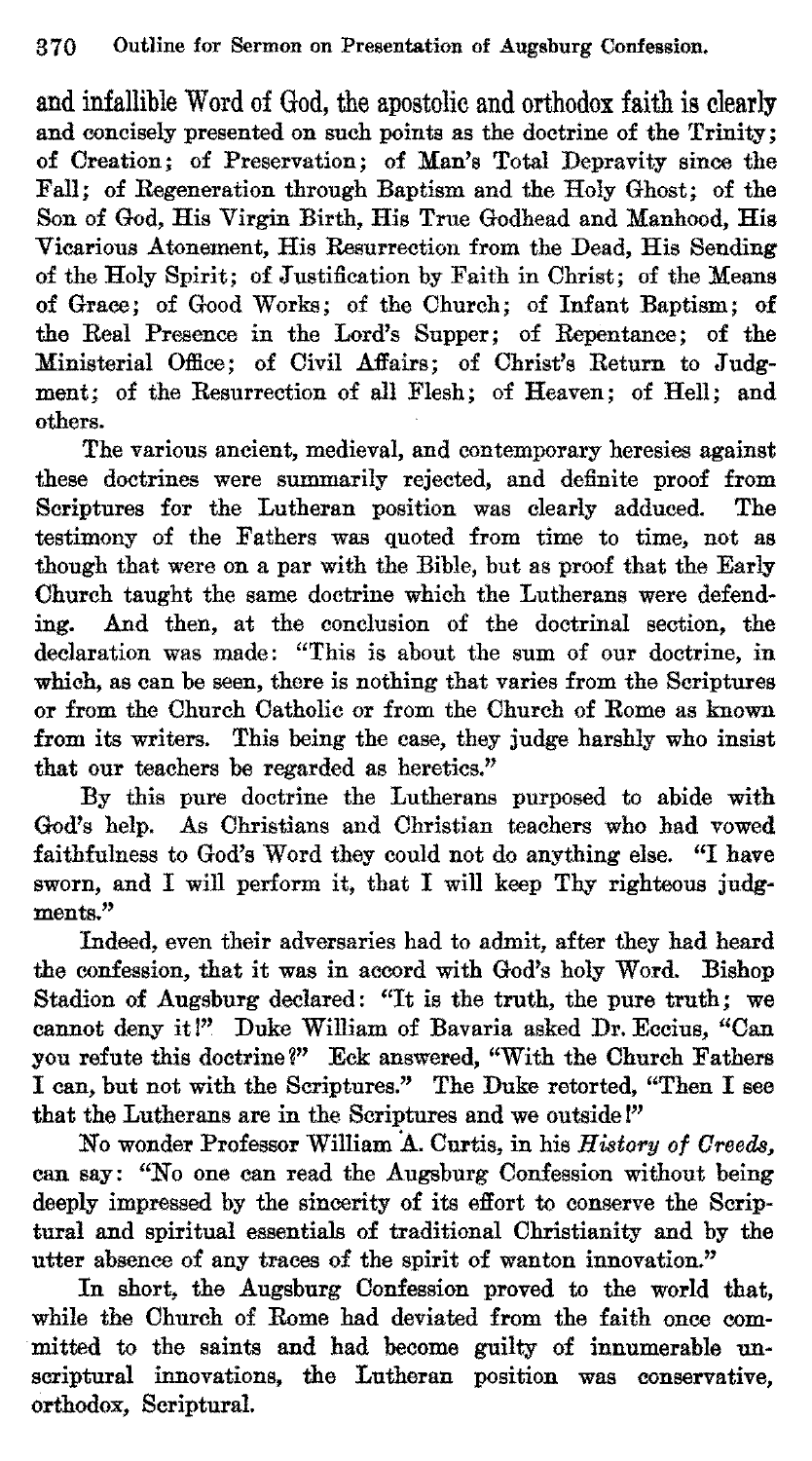This year we are commemorating the four-hundredth anniversary of the presentation of the Augsburg Confession. As Lutheran pastors, congregations, and individuals we have accepted this confession as the basic charter of our Church. With the Lutherans of 1580, who drew up and signed the Formula of Concord, we confess "the first, unaltered Augsburg Confession as our symbol for this time, not because it was composed by our theologians, but because it has been taken from God's Word and is founded firmly and well therein."

Let us, in the first place, thank God for having made us the spiritual heirs of such a glorious heritage. It was His work. Luther himself repeatedly testifies that he would have been lost if it had not been for the power of God working in and through him, guiding and sustaining him. The Augsburg Confession was God's way of restoring anew to the world the great fundamentals of our holy religion. And so we must likewise acknowledge in all humility that it is God who brought us to the acceptance of, and strict adherence to, this great confession. Is. 63.7.

In the second place, let our celebration mean a bold reaffirmation on our part of the principles of this confession. We are living in an age in which the old fundamental doctrines are being assailed on every side. Rationalism, skepticism, Liberalism, materialism, unionism, atheism, and many other "isms" are taking issue with us on these questions. The doctrine of the Trinity, the deity of Christ, the The doctrine of the Trinity, the deity of Christ, the vicarious atonement, justification, the Real Presence, - all these doctrines that are dear to the Christian heart are denied. Those who cling to them are denounced and ridiculed as moss-backs, old fogies, enemies of progress, and what not! We would therefore declare to all the world, without any reservations, mental or otherwise, that we cherish the ancient landmarks, that we do not wish to deviate even a hair's breadth from the old "rule of faith," that,-

> Though devils all the world should fill. All eager to devour us, We tremble not, we fear no ill, They shall not overpower us. This world's prince may still Scowl fierce as he will, He can harm us none, He's judged; the deed is done; One little word can fell him.

We are, by God's grace, and wish to remain, true Lutherans, loyal followers of our Savior, who love His Word and who desire nothing more than to abide in it faithfully to our end. Ps. 119, 106.

And lastly, the propagation of this orthodox faith should lie close to our hearts. If our Lutheran fathers boldly confessed their